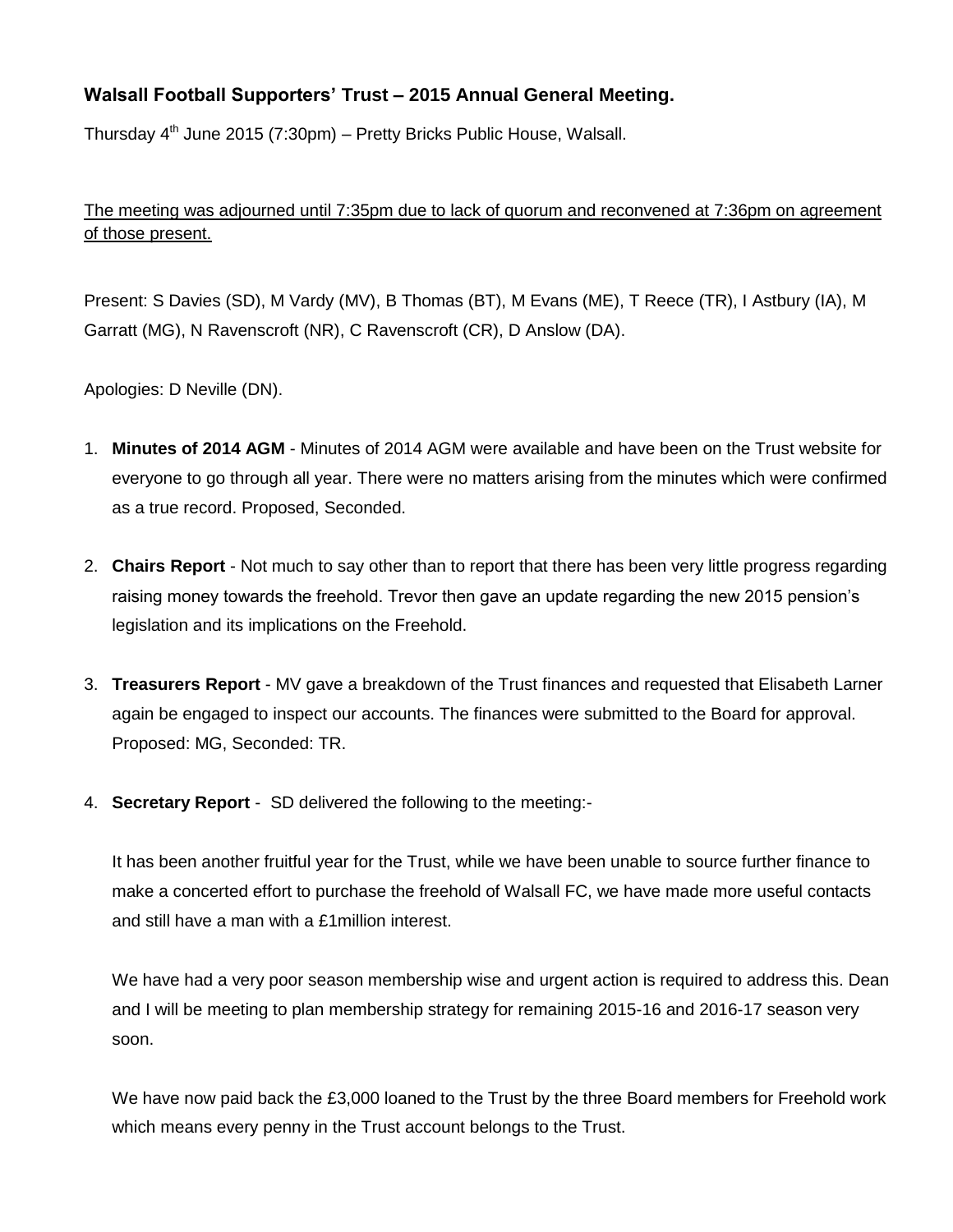Once again we have worked hard on the Charity side of things with Saddlers Learning Centre being our chosen good cause locally again this season. We have an excellent relationship with Sue Lane and are now getting due recognition of our sponsorship. I recommend to the Board that we extend this support for the coming season as it ticks all our core brief aims.

Dean Holden has recently received a further £70 for the Sensory Garden which concludes our fundraising for him.

We have been active with other projects centered around our trip to Wembley. The Enville Ales Walsall @ Wembley beer has been a big plus for us financially.

Our Wembley song has been beset by well documented problems which with hindsight could have been avoided, but gave the Trust some excellent publicity.

We have been selling t-shirts which give us £2.50 for every one sold and the Wembley prints will be available for the start of the season.

Our Fellows Park prints are going well and will hopefully make some money for the Former Players Association.

We also have a stock of Alan Buckley's book which pays the FPA generous commission. Walsall Til I die books are selling steadily at £2.

The Fans v Legends game was well received again this year and plans are afoot to hold it again this September. We already have a match sponsor and match ball sponsor in place. We will be arranging a Golf Day for the FPA when dates are offered by Tommy Coakley.

SD has also been developing closer links with Walsall FC Ladies which we are hoping will lead to increased membership next season.

The kit should be in the hands of our lads in Sierra Leone very soon, hopefully the will be playing football very soon.

5. **Membership Secretary Report** - DN sent through a report which was delivered by SD. Numbers are very disappointing in view of the high profile the Trust has enjoyed again this season and again it has re-iterated that we need to do more to attract members in the coming seasons.